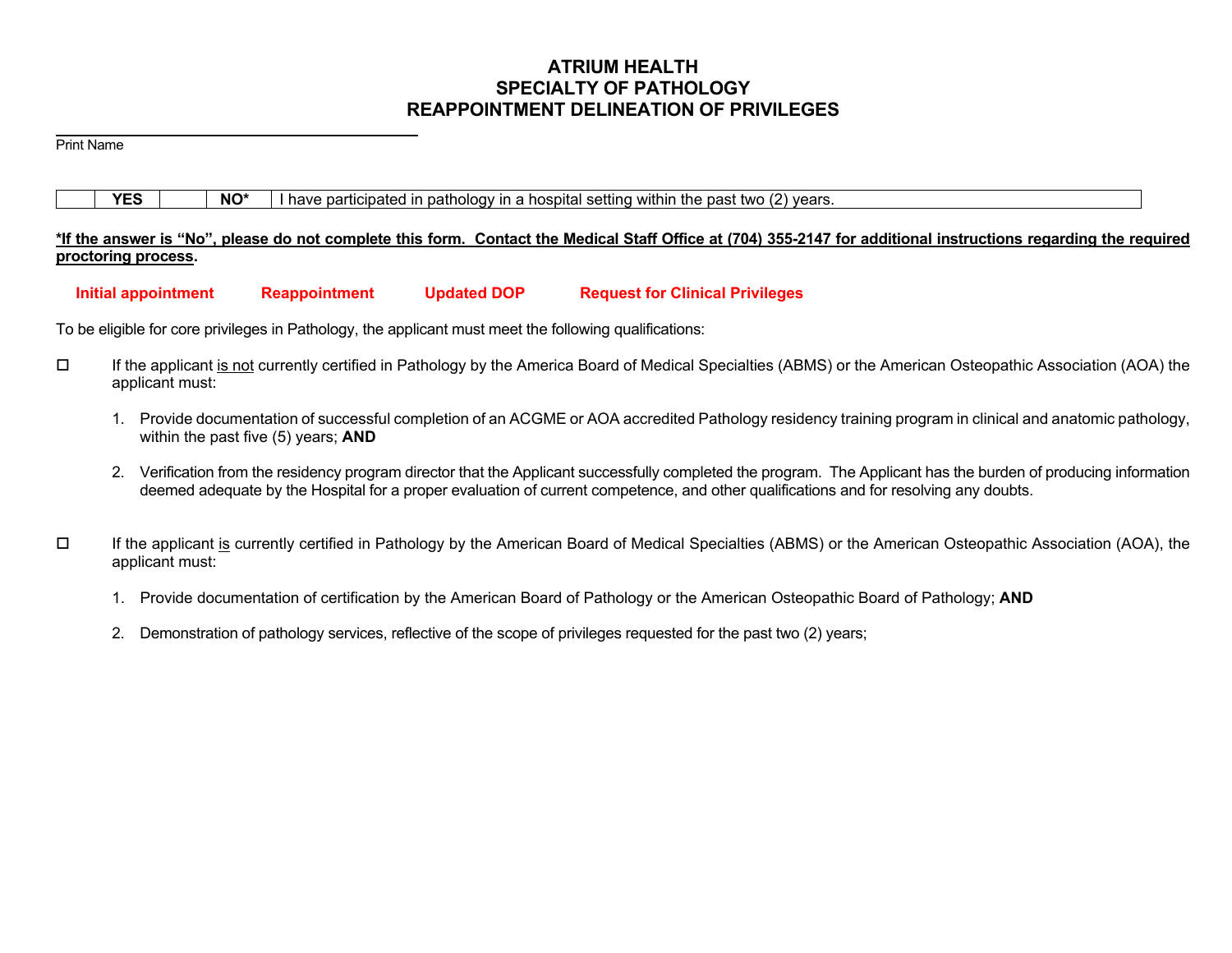Print Name

NOTE 1: Physicians must apply for "CORE" privileges in order to be eligible for clinical privileges in the Specialty of Pathology at any facility within Atrium Health.

NOTE 2: "CORE" privileges cannot be amended or altered in any way.

NOTE 3: Please note that the exercise of certain privileges enumerated herein is necessarily limited by the operational, and resource constraints of the facility. All procedures must be performed within a clinical setting with the capabilities and organizational structure required to provide appropriate support.

| <b>CMC</b> | <b>PVL</b>                                                                                                                                                                                                                                                                                                                                                                                                                                                                                                                                                                                                       | <b>UNV</b> | СR  | LIN. | <b>CAB</b> | <b>UNN</b> | <b>STN</b> | <b>ANS</b> | <b>Cleveland</b> |        | <b>ANATOMIC PATHOLOGY CORE PRIVILEGES</b>                                                                                                                                                                                                                                               |
|------------|------------------------------------------------------------------------------------------------------------------------------------------------------------------------------------------------------------------------------------------------------------------------------------------------------------------------------------------------------------------------------------------------------------------------------------------------------------------------------------------------------------------------------------------------------------------------------------------------------------------|------------|-----|------|------------|------------|------------|------------|------------------|--------|-----------------------------------------------------------------------------------------------------------------------------------------------------------------------------------------------------------------------------------------------------------------------------------------|
|            |                                                                                                                                                                                                                                                                                                                                                                                                                                                                                                                                                                                                                  |            | N/A |      |            |            |            |            |                  | CPTH-1 | Diagnosis, ordering, monitoring, consultation and laboratory<br>medical direction in the following disciplines:<br>surgical<br>intraoperative consultations),<br>(including<br>pathology<br>cytopathology, autopsy pathology, molecular pathology, and<br>associated ancillary studies. |
|            |                                                                                                                                                                                                                                                                                                                                                                                                                                                                                                                                                                                                                  |            |     |      |            |            |            |            |                  |        |                                                                                                                                                                                                                                                                                         |
| forms.     | <b>Maintenance Criteria for Continued Privileges (CPTH-1):</b><br>The Physician must submit a minimum of twenty-five (25) cases of Anatomic Pathology Core over the past two (2) years based on acceptable results of ongoing professional<br>practice evaluation and outcomes to reapply for special privileges. This will be reviewed at the time of reappointment. Physicians who would like to continue to hold any special<br>privileges but are unable to document the minimal number will be requested to voluntarily withdraw their request for such privileges and to complete the necessary proctoring |            |     |      |            |            |            |            |                  |        |                                                                                                                                                                                                                                                                                         |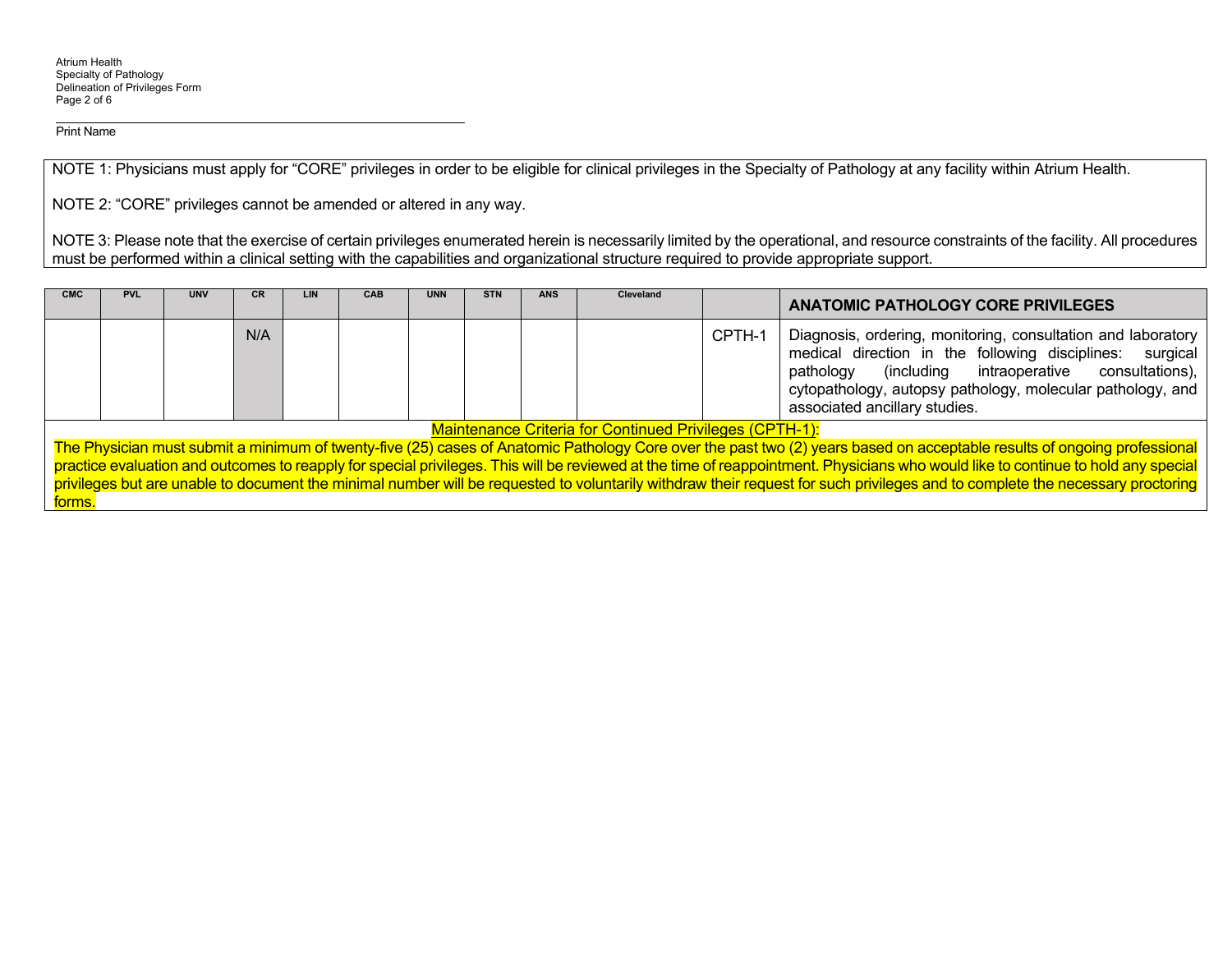Print Name

SPECIAL PRIVILEGES WITH QUALIFICATIONS AND/OR SPECIFIC CRITERIA - PROVIDE THE NUMBER OF PROCEDURES PERFORMED WITHIN THE PAST TWO YEARS **AND FACILITY WHERE THE PROCEDURES WERE PERFORMED.** 

| <b>CMC</b> | <b>PVL</b> | <b>UNV</b> | <b>CR</b> | LIN | <b>CAB</b> | <b>UNN</b> | <b>STN</b> | <b>ANS</b> | <b>CLE</b> |             | ANATOMIC PATHOLOGY SPECIAL PROCEDURES<br>Must apply for and maintain Anatomic Pathology Core<br>Privileges (CPTH-1) |    |  | Location |
|------------|------------|------------|-----------|-----|------------|------------|------------|------------|------------|-------------|---------------------------------------------------------------------------------------------------------------------|----|--|----------|
|            |            |            | N/A       |     |            |            |            |            |            | $CPTH-1(a)$ | Fine Needle Aspiration and/or<br>Biopsy (superficial, not requiring<br>radiological guidance)                       | 10 |  |          |
|            |            |            | N/A       |     |            |            |            |            |            | $CPTH-1(b)$ | Bone Marrow Biopsy and<br>Aspiration                                                                                | 10 |  |          |

| <b>CMC</b> | <b>PVL</b> | <b>UNV</b> | CR. | LIN | CAB | <b>UNN</b> | <b>STN</b> | <b>ANS</b> | <b>Cleveland</b> |        | <b>CORE PATHOLOGY PRIVILEGES - REHABILITATION</b><br><b>HOSPITAL SETTING ONLY</b>                                                                                                                                   |
|------------|------------|------------|-----|-----|-----|------------|------------|------------|------------------|--------|---------------------------------------------------------------------------------------------------------------------------------------------------------------------------------------------------------------------|
| N/A        | N/A        | N/A        |     | N/A | N/A | N/A        | N/A        | N/A        | N/A              | CPTH-3 | Privileges include evaluation and management, as well as<br>procedures approved for performance within the acute<br>rehabilitation setting, in conjunction with the comprehensive<br>rehabilitation treatment plan. |

| <b>CMC</b> | <b>PVL</b> | <b>UNV</b> |     | LIN | <b>CAB</b> | <b>UNN</b> | <b>STN</b> | <b>ANS</b> | Cleveland |        | <b>CLINICAL PATHOLOGY CORE PRIVILEGES</b>                                                                                                                                                                                                                                                                                                                                                                                                                                                                               |
|------------|------------|------------|-----|-----|------------|------------|------------|------------|-----------|--------|-------------------------------------------------------------------------------------------------------------------------------------------------------------------------------------------------------------------------------------------------------------------------------------------------------------------------------------------------------------------------------------------------------------------------------------------------------------------------------------------------------------------------|
|            |            |            | N/A |     |            |            |            |            |           | CPTH-2 | Diagnosis, ordering, monitoring, consultation and laboratory<br>medical direction in the following clinical pathology<br>disciplines: hematology and coagulation, transfusion<br>medicine/blood bank and immunohematology,<br>microbiology, serology, molecular pathology, clinical<br>chemistry (including the subdivisions of automated<br>chemistry, special chemistry, endocrinology,<br>radioimmunoassay, toxicology and electrophoresis), clinical<br>microscopy, and other routine clinical pathology functions. |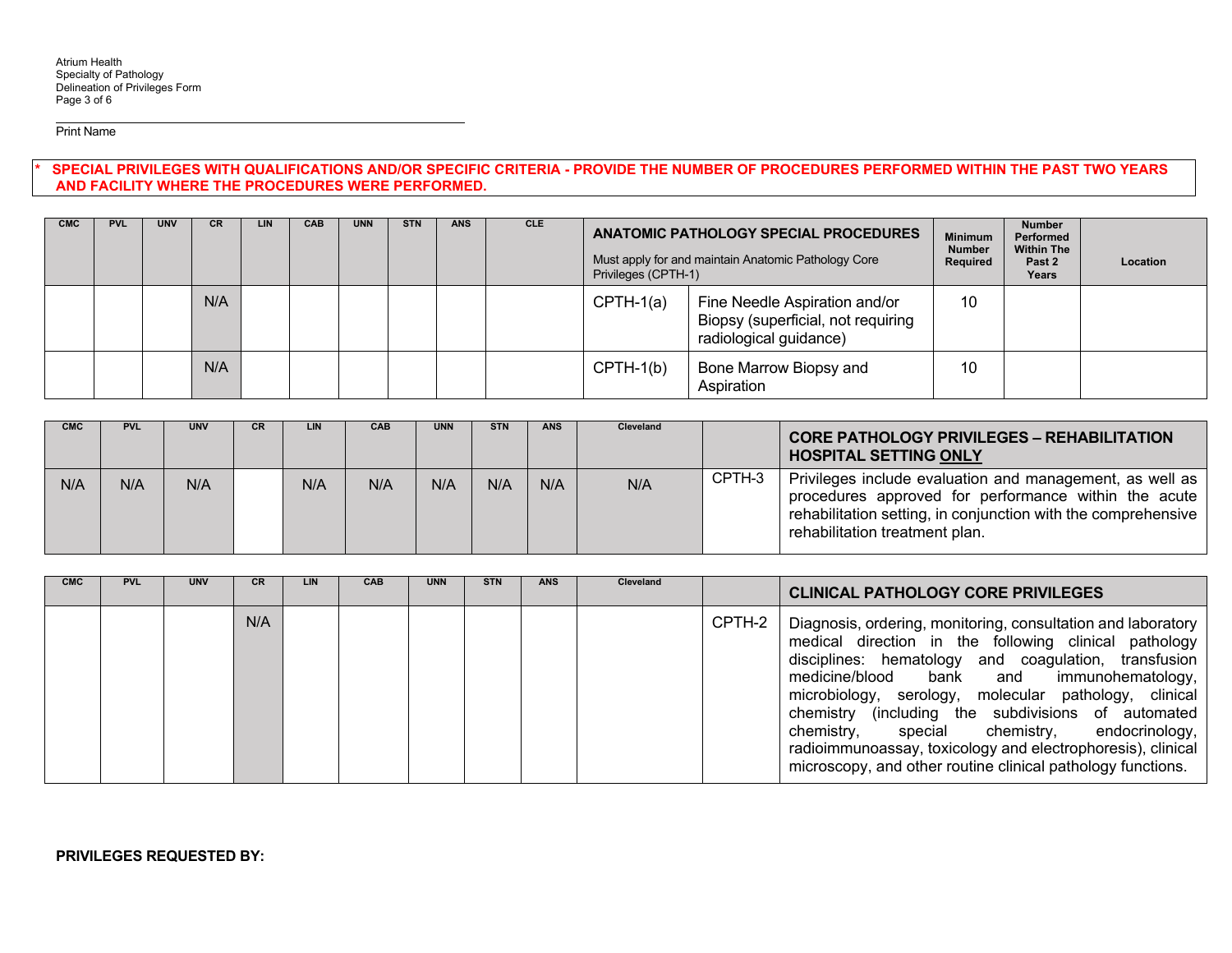Atrium Health Specialty of Pathology Delineation of Privileges Form Page 4 of 6 I have requested only those privileges for which by education, training, current experience, and demonstrated performance I am qualified to perform, and that I wish to exercise at Atrium Health and;

I understand that:

- a) In exercising any clinical privileges granted, I am constrained by hospital and medical staff policies and rules applicable generally and any applicable to the particular situation.
- b) Any restriction on the clinical privileges granted to me is waived in an emergency situation and in such a situation my actions are governed by the applicable section of the medical staff bylaws or related documents.

I attest that I am not currently a user of illegal drugs or do not currently abuse the use of legal drugs.

I attest that I do not have a physical or mental condition which could affect my motor skills or ability to exercise the clinical privileges requested or that I require an accommodation in order to exercise the privileges requested safely and competently.

Signature Date **Date of the Contract of Contract Contract of Contract Contract Contract O** 

| Print |
|-------|
|       |

\_\_\_\_\_\_\_\_\_\_\_\_\_\_\_\_\_\_\_\_\_\_\_\_\_\_\_\_\_\_\_\_\_\_\_\_\_\_\_\_\_\_\_\_\_\_\_\_\_\_\_\_\_\_\_\_\_\_\_\_\_\_\_\_\_\_\_\_\_\_ \_\_\_\_\_\_\_\_\_\_\_\_\_\_\_\_\_\_\_\_

Approved by the CHS Medical Executive Committee: 08/17/2017 Approved by the Board of Commissioners: 09/12/2017

## **CPTH-1(a) FINE NEEDLE ASPIRATION AND/OR BIOPSY (SUPERFICIAL, NOT REQUIRING RADIOLOGICAL GUIDANCE)**

# **SKILLS AND TRAINING NEEDED:**

1. Provide documentation of the successful completion of a Pathology residency program within the past two (2) years and have written documentation from the Program Director demonstrating competency in Fine Needle Aspiration and/or Biopsy (Superficial, Not Requiring Radiological Guidance); **OR**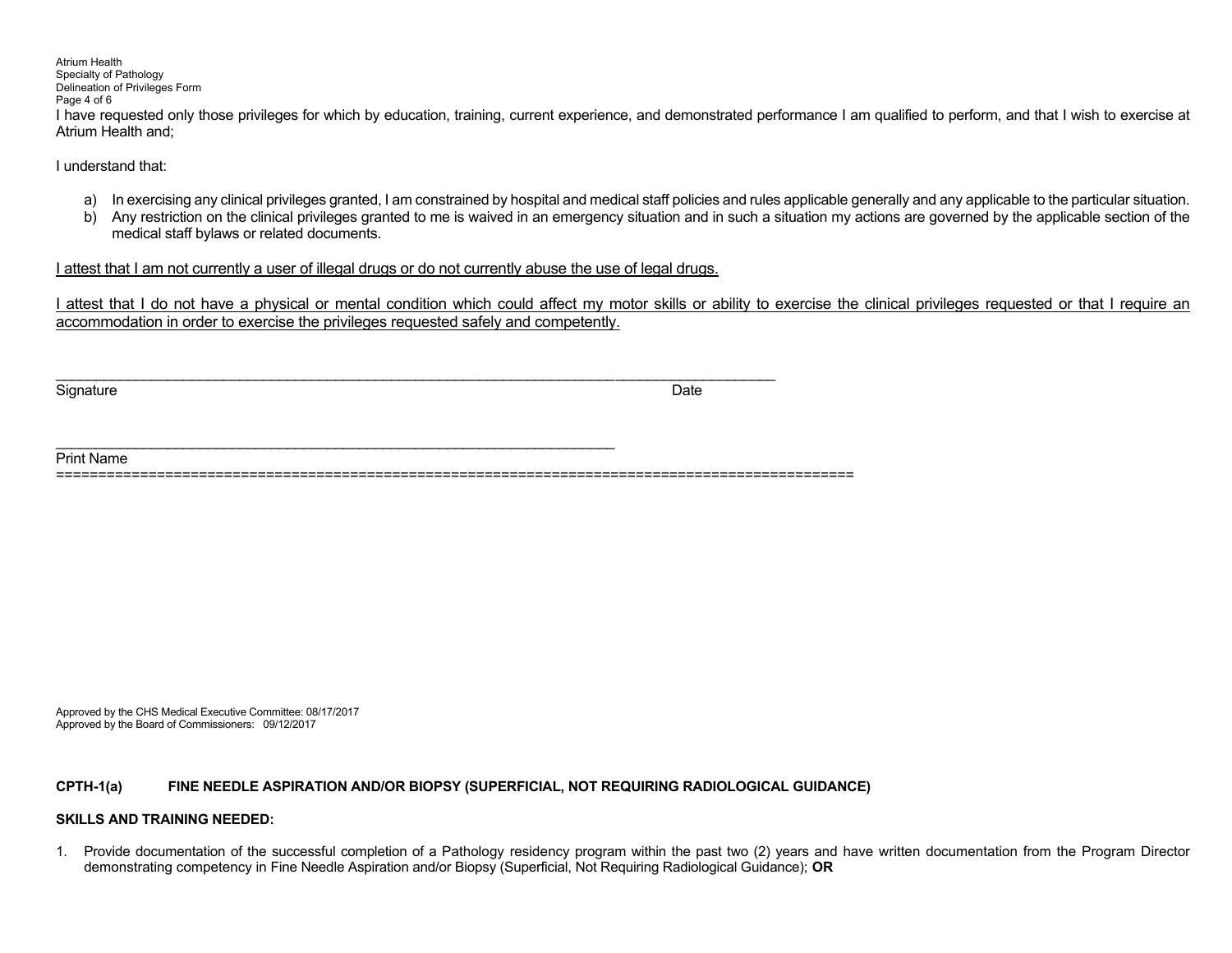Atrium Health Specialty of Pathology Delineation of Privileges Form Page 5 of 6 1. Provide a minimum number of ten (10) cases performed within the past two (2) years; **OR** 

1. Submit the PERMISSION TO BE PROCTORED REQUEST FORM requesting concurrent proctoring by a physician who currently holds privileges to perform Fine Needle Aspiration and/or Biopsy (Superficial, Not Requiring Radiological Guidance). You must provide documentation of proctoring for ten (10) procedures.

# **MAINTENANCE CRITERIA FOR CONTINUED PRIVILEGES:**

The Physician must submit a minimum of five (5) cases over the past two (2) years based on acceptable results of ongoing professional practice evaluation and outcomes to reapply for special privileges. This will be reviewed at the time of reappointment. Physicians who would like to continue to hold any special privileges but are unable to document the minimal number will be requested to voluntarily withdraw their request for such privileges and to complete the necessary proctoring forms.

# **CPTH-1(b) BONE MARROW BIOPSY AND ASPIRATION**

## **SKILLS AND TRAINING NEEDED:**

- 1. Provide documentation of the successful completion of a Pathology residency program within the past two (2) years and have written documentation from the Program Director demonstrating competency in Bone Marrow Biopsy and Aspiration; **OR**
- 1. Provide a minimum number of ten (10) cases performed within the past two (2) years; **OR**
- 1. Submit the PERMISSION TO BE PROCTORED REQUEST FORM requesting concurrent proctoring by a physician who currently holds privileges to perform Bone Marrow Biopsy and Aspiration. You must provide documentation of proctoring for ten (10) procedures.

## **MAINTENANCE CRITERIA FOR CONTINUED PRIVILEGES:**

The Physician must submit a minimum of five (5) cases over the past two (2) years based on acceptable results of ongoing professional practice evaluation and outcomes to reapply for special privileges. This will be reviewed at the time of reappointment. Physicians who would like to continue to hold any special privileges but are unable to document the minimal number will be requested to voluntarily withdraw their request for such privileges and to complete the necessary proctoring forms.